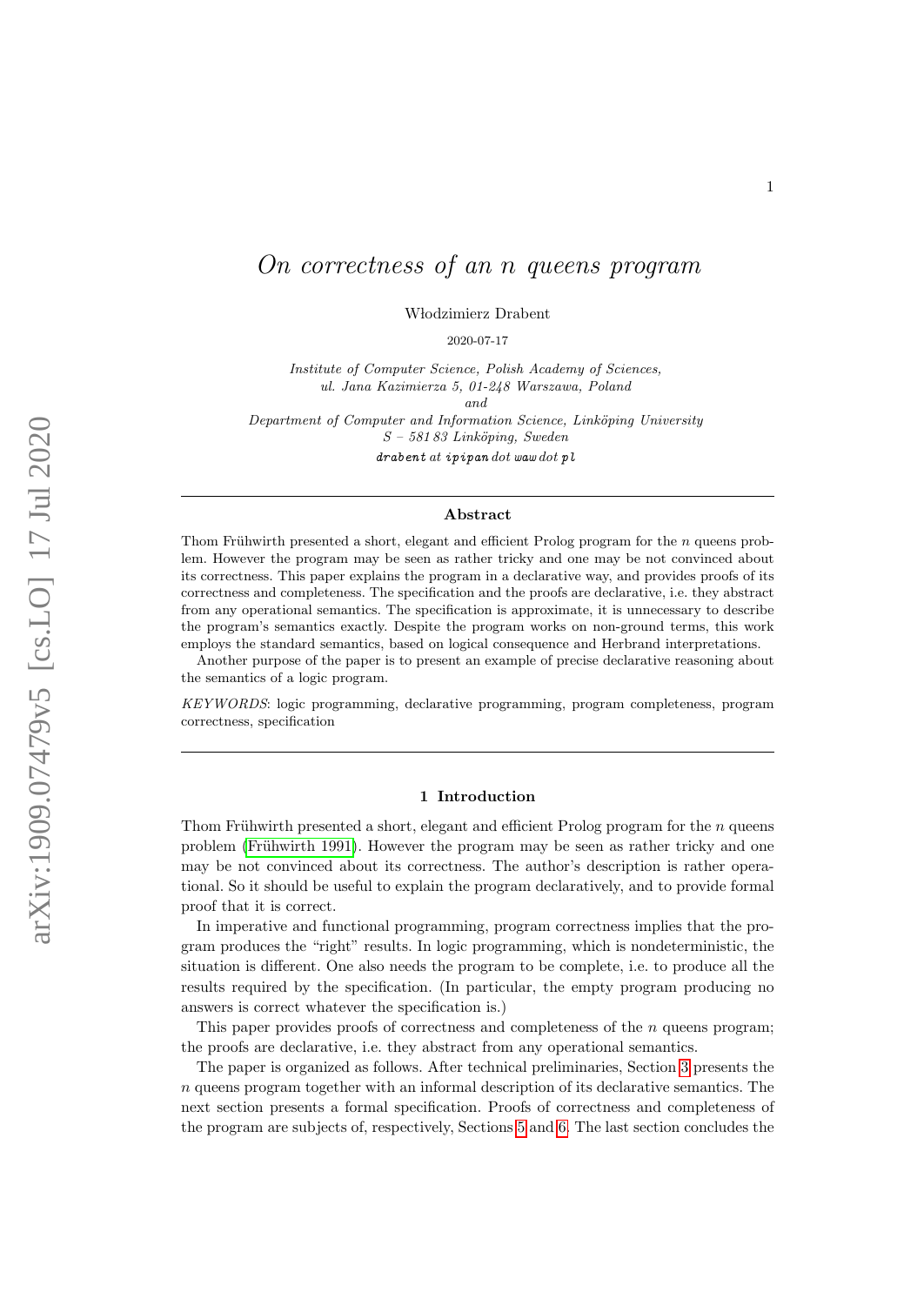paper. A version of this paper with slightly abridged initial sections has been submitted to Theory and Practice of Logic Programming.

### 2 Preliminaries

<span id="page-1-0"></span>Basics. This paper considers definite clause logic programs. We employ the standard terminology and notation [\(Apt 1997\)](#page-12-0), and do not repeat here standard definitions and results. We assume a fixed alphabet of function and predicate symbols. The Herbrand universe will be denoted by  $H\mathcal{U}$ , the Herbrand base by  $H\mathcal{B}$ , and the set of all terms (atoms) by  $\mathcal{T}\mathcal{U}$  (respectively  $\mathcal{T}\mathcal{B}$ );  $\mathcal{HB}_p$  is the set of ground atoms with the predicate symbol  $p$ . By  $\mathbb N$  we denote the set of natural numbers. We sometimes do not distinguish a number  $i \in \mathbb{N}$  from its representation as a term,  $s^i(0)$ . We use the list notation of Prolog. We assume that  $[e_1, \ldots, e_n]e]$  stands for e when  $n = 0$ . A list (respectively an open list) of length  $n \geq 0$  is a term  $[e_1, \ldots, e_n] \in \mathcal{TU}$  ( $[e_1, \ldots, e_n | v] \in \mathcal{TU}$ ), where v is a variable;  $e_1, \ldots, e_n$  are the members of the (open) list. We generalize the latter notion, and say that  $e \in \mathcal{TU}$  is a **member** of a term  $t \in \mathcal{TU}$  if  $t = [e_1, \ldots, e_{k-1}, e|e']$  (for some terms  $e_1, \ldots, e_{k-1}, e'$ , where  $k > 0$ ). In such case we also say that e is the k-th member of t. Note that this kind of membership is defined by the Prolog built-in predicate member/2.

Following [Apt \(1997\)](#page-12-0), we use queries (conjunctions of atoms) instead of goals. By an **answer** of a program P we mean any query Q such that  $P \models Q$ . So an answer is a query to which a computed or correct answer substitution has been applied; [Apt \(1997\)](#page-12-0) calls it computed/correct instance of a query. (Due to soundness and completeness of SLD-resolution, it does not matter whether correct or computed answer substitutions are considered here.)  $\mathcal{M}_P$  stands for the least Herbrand model of a program  $P$ . By the *relation* defined by a predicate p in P we mean  $\mathcal{R}_P(p) = \{\vec{t} \in \mathcal{T} \mathcal{U}^n \mid P \models p(\vec{t})\}$ , where  $n$  is the arity of  $p$ .

Specifications. In this paper, the treatment of specifications and reasoning about correctness and completeness follows that of [\(Drabent 2016\)](#page-13-1); missing proofs and further explanations can be found there. For further discussion, examples and references, see also [\(Drabent 2018;](#page-13-2) Drabent and Miłkowska 2005).

By a **specification** we mean an Herbrand interpretation  $S \subseteq \mathcal{HB}$ . A program P is correct w.r.t. a specification S when  $\mathcal{M}_P \subseteq S$ . This implies that  $S \models Q$  for any answer Q of P. A program P is **complete** w.r.t. S when  $S \subseteq M_P$ . This implies that, for any ground query Q, if  $S \models Q$  then Q is an answer of P. So Q is an instance of an answer in each SLD-tree for  $P$  and any query  $Q_0$  more general than  $Q$ .

Dealing with the  $n$  queens program we face a usual phenomenon: Often it is inconvenient (and unnecessary) to specify  $\mathcal{M}_P$  exactly, i.e. to provide a specification S for which the program is both correct and complete,  $S = M_P$ . It is useful to use instead an approximate specification, which is a pair  $S_{compl}, S_{corr}$  of specifications for, respectively, completeness and correctness. We say that a program  $P$  is fully correct w.r.t.  $S_{compl}, S_{corr}$  when  $S_{compl} \subseteq M_P \subseteq S_{corr}$ .

The choice of an approximate specification depends on the property of interest. As an example take the standard APPEND program [\(Apt 1997\)](#page-12-0). It does not define the list appending relation, but its certain superset (as the program has answers with two arguments not being lists). To be sure that the first argument of app is a list, it is sufficient to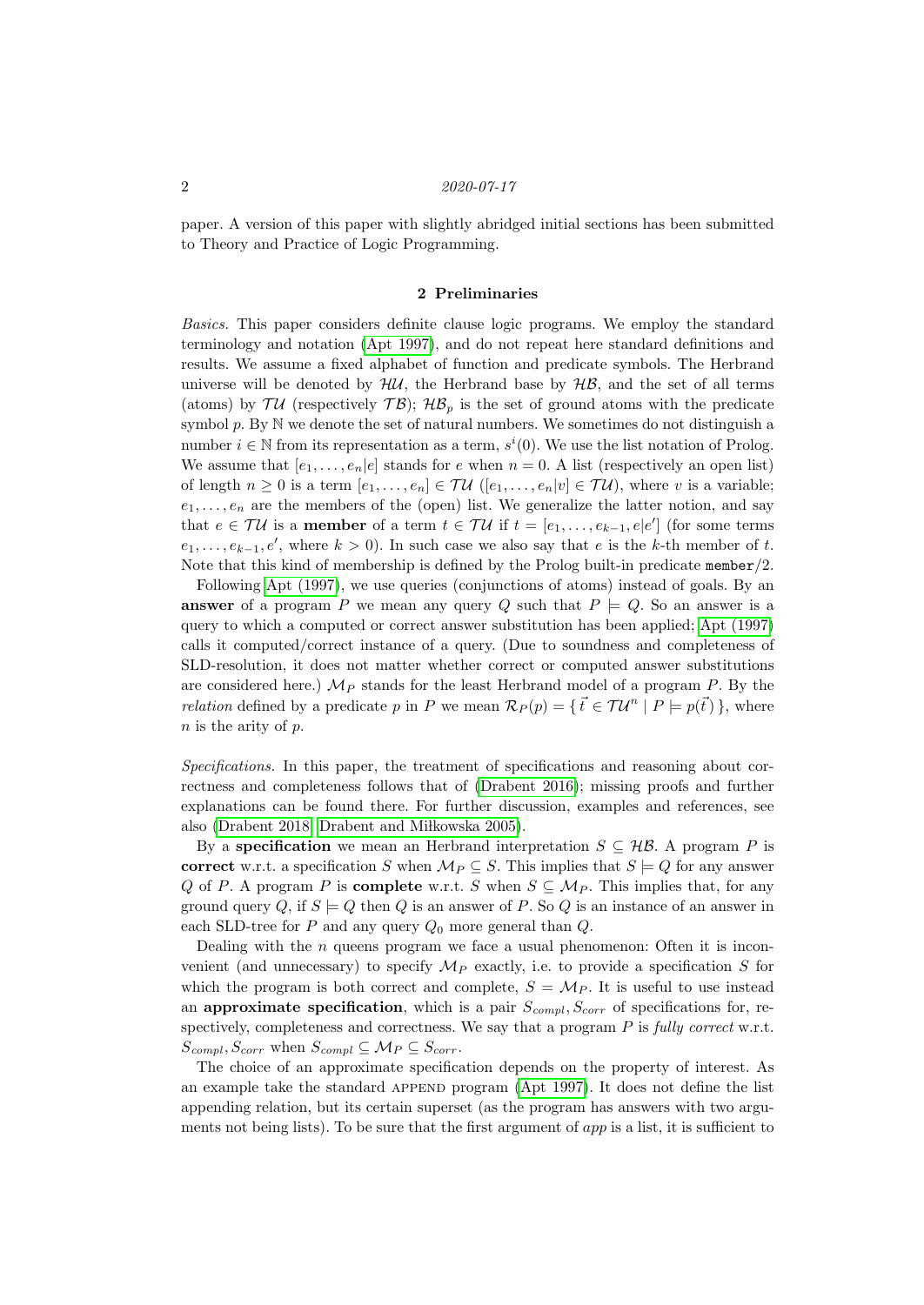prove correctness of the program w.r.t.  $S_1 = \{ app(s, t, u) \in \mathcal{HB} \mid s \text{ is a list } \}.$  Correctness w.r.t.

$$
S_2 = \left\{ \text{app}(s, t, u) \in \mathcal{HB} \mid \begin{array}{l} \text{if } u = [e_1, \dots, e_n] \text{ then for some } i \in \{0, n\} \\ s = [e_1, \dots, e_i], \ t = [e_{i+1}, \dots, e_n] \end{array} \right\}
$$

implies that APPEND correctly splits a list given as the third argument of  $app.$  (If the third argument is a list then the first two ones are a result of splitting the list.) See (Drabent and Mikowska 2005,  $(2)$  p. 672 and Ex. 3.4) for two further specifications for correctness of APPEND. The first one describes appending lists; the second,  $S_{APPEND}$ , deals both with splitting and appending lists, and states that the first argument is a list.

To be sure that the program will append any two lists, and split any list (of length  $n$ ) in all possible  $(n + 1)$  ways, we establish its completeness w.r.t.

$$
S_{compl} = \{ \, app([e_1, \ldots, e_m], [e'_1, \ldots, e'_n], [e_1, \ldots, e_m, e'_1, \ldots, e'_n]) \in \mathcal{HB} \mid m, n \in \mathbb{N} \, \} \, .
$$

If we are interested only in lists of even length then we may consider completeness w.r.t. an appropriate subset of this specification. Without getting into details, we note that the least Herbrand model  $M_{\text{APPEND}}$  is distinct from all these specifications, and that APPEND is complete w.r.t.  $S_{compl}$  and correct w.r.t.  $S_1, S_2$  and  $S_{APPEND}$ . We have  $S_{compl} \subset \mathcal{M}_{\text{APPEND}} \subset S_{\text{APPEND}} \subset S_2 \not\subset S_1$  and  $S_{\text{APPEND}} \subset S_1 \not\subset S_2$ .

For a discussion on building approximate specifications see [Comments](#page-7-0) at the end of Section [3.](#page-3-0)

Proving program correctness. An obvious way to prove correctness is to use the following sufficient condition. According to [Deransart \(1993\)](#page-13-4), the condition is due to [Clark \(1979\)](#page-12-1).

#### <span id="page-2-0"></span>Theorem 1

For a program P and a specification S, if  $S \models P$  then P is correct w.r.t. S.

#### Proof

As  $S$  is an Herbrand model of  $P$ , the least Herbrand model of  $P$  is a subset of  $S$ .  $\Box$ 

As S is an Herbrand interpretation,  $S \models P$  means that for each ground instance  $H \leftarrow B_1, \ldots, B_n$   $(n \ge 0)$  of a clause of P, if  $B_1, \ldots, B_n \in S$  then  $H \in S$ .

So, informally speaking, for correctness of a program it is sufficient that each its clause out of correct atoms (i.e. those in the specification) produces only correct ones.

Proving program completeness. Informally, for completeness of a program w.r.t. S it is necessary that each atom  $A \in S$  can be produced by some clause of P (out of atoms produced by  $P$ ). Moreover,  $A$  should be produced in a finite way. To formalize this idea we introduce some auxiliary notions.

#### Definition 2

A ground atom H is **covered** by a clause C w.r.t. a specification S if H is the head of a ground instance  $H \leftarrow B_1, \ldots, B_n$   $(n \geq 0)$  of C, such that  $B_1, \ldots, B_n \in S$  [\(Shapiro](#page-13-5) [1983\)](#page-13-5).

A ground atom H is covered by a program P w.r.t. S if it is covered w.r.t. S by some clause  $C \in P$ .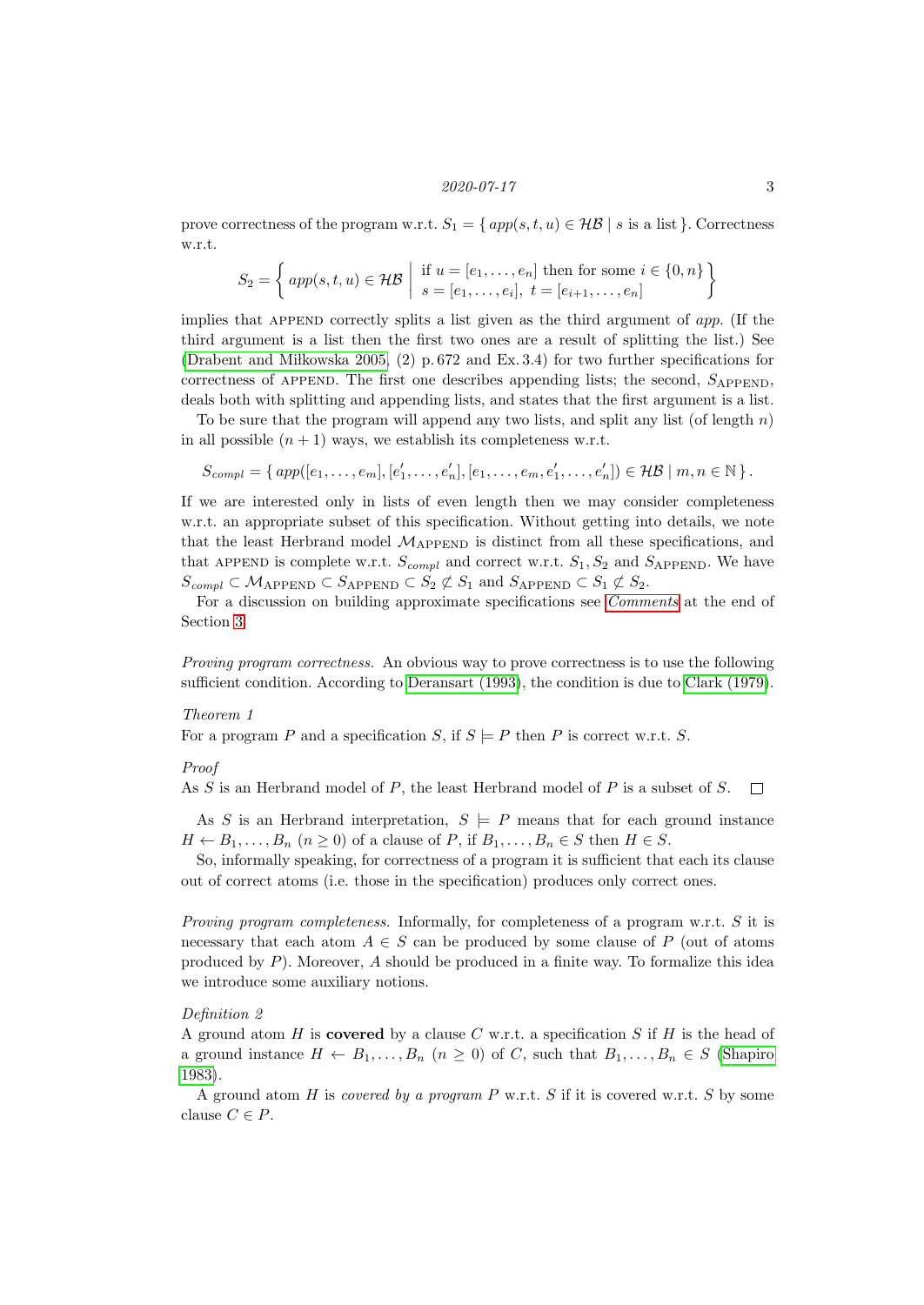#### Definition 3

A level mapping is a function  $| \cdot |: \mathcal{HB} \to \mathbb{N}$ . A program P is recurrent w.r.t. a level mapping | [\(Bezem 1993\)](#page-12-2) when, for each ground instance  $H \leftarrow B_1, \ldots, B_n$   $(n \geq 0)$  of a clause of P and each  $i \in \{1, \ldots, n\}$ , we have  $|H| > |B_i|$ .

The following sufficient condition is an immediate corollary of [\(Drabent 2016,](#page-13-1) Theorem 5.6 and Proposition 5.4) or of (Deransart and Maluszyński 1993, Theorem 6.1), and is sufficient for the purpose of this paper.

#### <span id="page-3-3"></span>Lemma 4

Let P be a program, and S a specification. If each atom  $A \in S$  is covered by P w.r.t. S, and  $P$  is recurrent then  $P$  is complete w.r.t.  $S$ .

<span id="page-3-2"></span>A note on built-ins. The presented approach can be generalized in a rather obvious way to Prolog with some built-ins. We focus here on Prolog arithmetic. A program P using arithmetic predicates (like  $is/2$ , or  $\geq$ ) can be understood as augmented with an infinite set  $P(Ar) \subseteq \mathcal{HB}$  of unit clauses defining the ground instances of arithmetic relations [\(Apt 1997\)](#page-12-0). Such clauses are e.g. (in the infix form)  $4 \text{ is } 2+2$ , and  $2+2 < 7$ . To deal with correctness or completeness of such program, we assume that the specification is augmented with  $P(Ar)$  (more precisely, the specification is  $S \cup P(Ar)$  where no arithmetic predicate occurs in S). We also assume that  $|B| = 0$  for each  $B \in P(Ar)$ . Now the sufficient conditions for correctness and completeness apply. (As they are obviously satisfied by  $P(Ar)$ , the condition for correctness needs to be checked only for the clauses from P. and that for completeness only for atoms from S.)

This approach abstracts from run-time errors. So completeness w.r.t. S means that if  $S \models Q$  and Q is a ground instance of a query  $Q_0$  then Q is an instance of an answer of a Prolog computation starting with  $Q_0$ , unless a run-time error or infinite loop is encountered.

# $3$  The  $n$  queens program

<span id="page-3-0"></span>This section presents the n queens program of Frühwirth  $(1991)$ , and provides its informal declarative description. Possible inaccuracies due to informal approach will be corrected in the next sections, dealing with a formal specification and proofs.

The problem is to place n queens on an  $n \times n$  chessboard so that there is exactly one queen in each row and each column, and at most one queen in each diagonal. The main idea of the program is to describe the placement of the queens by a data structure in which it is impossible that two queens are placed on the same row, column or a diagonal.<sup>[1](#page-3-1)</sup> In this way the constraints of the problem are treated implicitly and efficiently.

This paper considers the version of the program which represents natural numbers as terms in a standard way. Another version employs Prolog arithmetic. The specifications and proofs of Sections  $4 - 6$  $4 - 6$  can be, in a rather obvious way, transformed to ones dealing with the latter version, following [A note on built-ins](#page-3-2) from the previous section.

Here is the main part of the program (with predicate names abbreviated); it will be named NQUEENS.

<span id="page-3-1"></span><sup>1</sup> Actually, some of the diagonals are not dealt with. This issue is clarified later on.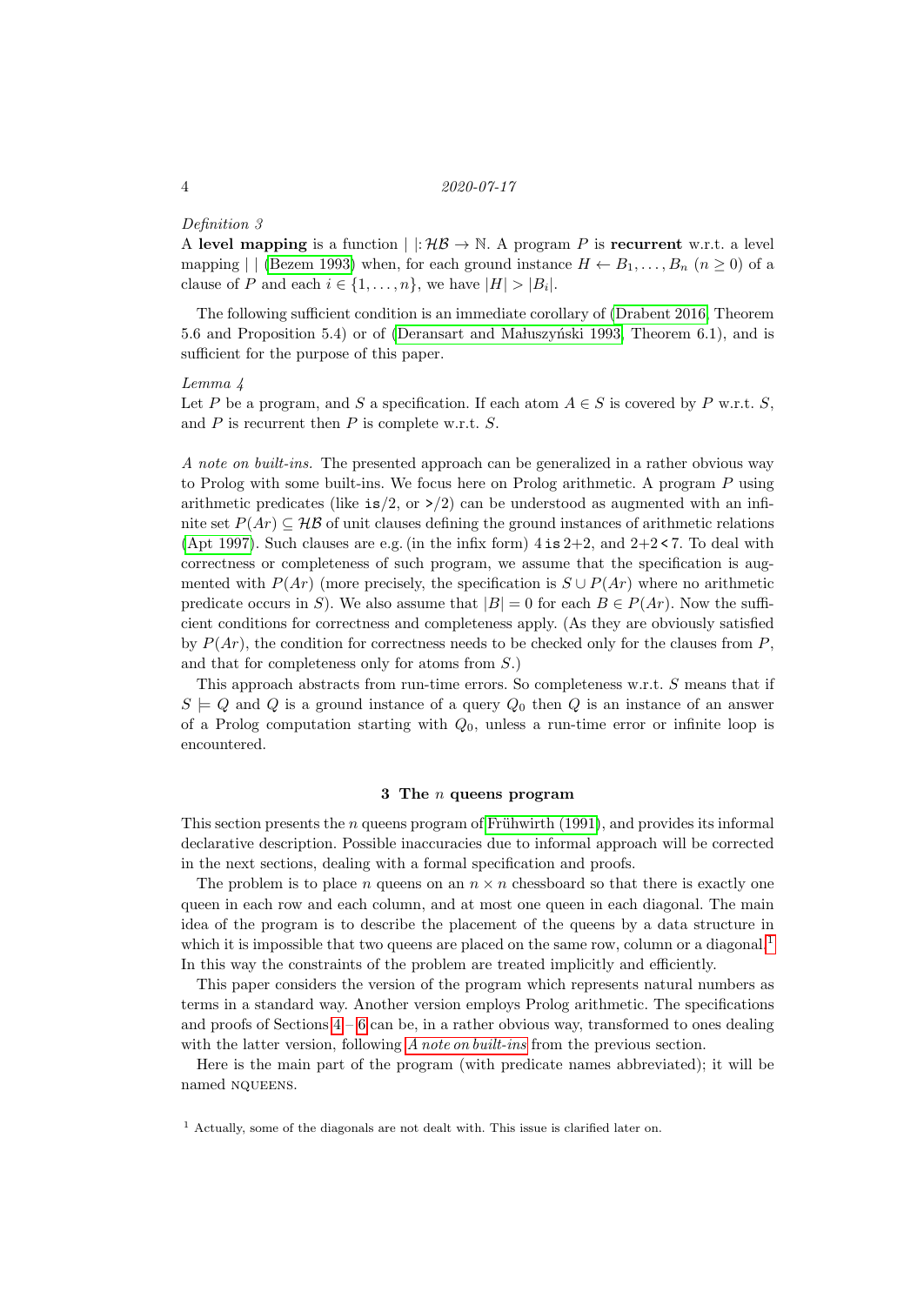```
2020 - 07 - 17 5
```
\n
$$
\text{pqs}(0, \ldots, \ldots)
$$
.\n   
\n $\text{pqs}(s(I), \text{Cs}, \text{Us}, \text{[-|Ds]}): -$ \n

\n\n $\text{pqs}(I, \text{Cs}, \text{[JUs]}, \text{Ds}),$ \n

\n\n $\text{pqs}(s(I), \text{Cs}, \text{Us}, \text{Ds}).$ \n

\n\n (2)\n

% pq(Queen,Column,Updiagonal,Downdiagonal) places a single queen pq(I,[I|\_],[I|\_],[I|\_]). pq(I,[\_|Cs],[\_|Us],[\_|Ds]): pq(I,Cs,Us,Ds). (3) (4)

Solutions to the  $n$  queen problem are provided by those answers of NQUEENS that are of the form  $pqs(n, q, t_1, t_2)$ , where n is a number and q a list of length n. A number i being the j-th member of list q means that the queen of row i is placed in column j. (The role of  $t_1, t_2$  will be explained later.) So to obtain the solutions, one can use a query  $pqs(n, q_0, \ldots, \ldots)$ , where  $q_0$  is a list of n distinct variables.

We quote the original description of the program, as it is an example of non declarative viewing of logic programs:

Observing that no two queens can be positioned on the same row, column or diagonals, we place only one queen on each row. Hence we can identify the queen by its row-number. Now imagine that the chess-board is divided into three layers, one that deals with attacks on columns and two for the diagonals going up and down respectively. We indicate that a field is attacked by a queen by putting the number of the queen there.

Now we solve the problem by looking at one row at a time, placing one queen on the column and the two diagonal-layers. For the next row/queen we use the same column layer, to get the new up-diagonals we have to move the layer one field up, for the down-diagonals we move the layer one field down.

This does not have much to do with the logic of the program; in particular the relations defined by the program are not described. Instead, actions of the program are described (and its data structures outlined). Also, the description does not seem to justify why the program is correct. Let us try to treat the program declaratively, abstracting from the operational semantics.

Chessboard representation. Assume that columns and rows of the chessboard are numbered from the left/top. Each queen is identified by its row number. Diagonals intersecting a given row  $i$  are numbered from the left (Fig. [1\)](#page-5-0). In contrast to the numbering of rows and columns, this numbering is not fixed, it is specific to the context of the currently considered row; the diagonal number  $j$  includes the  $j$ -th field of the row. Thus, in the context of row number i, its queen i is in the column and in the up and down diagonals of the same number.

To avoid ambiguity, let us state that by an up diagonal (resp. down diagonal) we mean the set of fields for which the sum (the difference) of its row and column number is the same. Given a set  $A \subseteq \mathbb{N}$  of queens, by a **correct placement** of queens A on a chessboard we mean one in which each row, column, up diagonal and down diagonal contains at most one queen from A.

When the initial query is as described above, the program represents a placement of queens by a list and two open lists. Generally, the placement of queens on the columns, up diagonals and down diagonals is represented by respectively three terms of the form  $[t_1, \ldots, t_k|t]$ . If the column (respectively up diagonal, down diagonal) j, where  $j > 0$ ,

<span id="page-4-3"></span><span id="page-4-2"></span><span id="page-4-1"></span><span id="page-4-0"></span>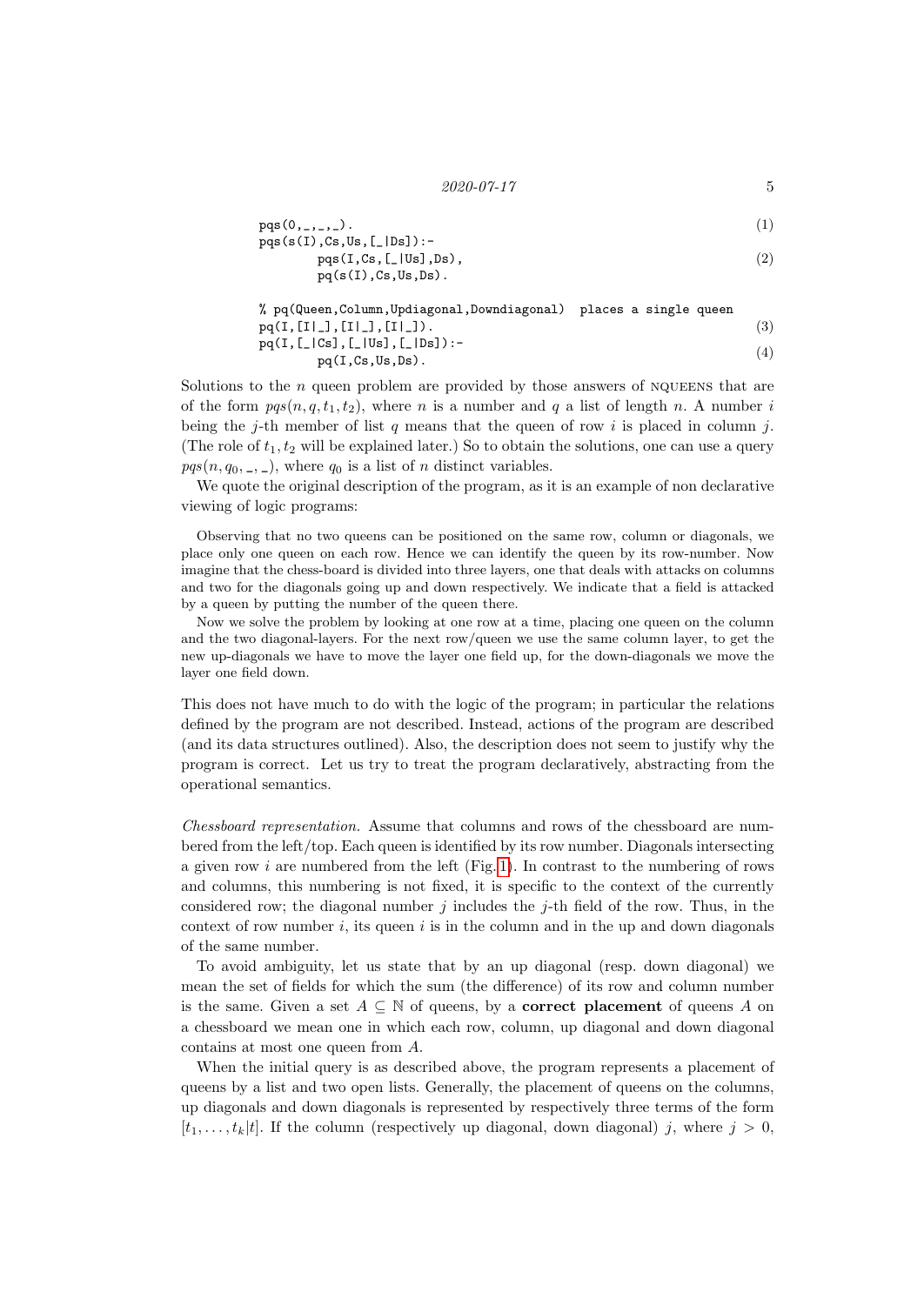



<span id="page-5-0"></span>Fig. 1. Numbering of rows and columns. Numbering of diagonals in the context of row  $i$ (left), and  $i + 1$  (right).

The board with two queens is represented in the context of row  $i$  as follows: the columns by  $[i, 1] \ldots]$ , the up diagonals by  $[i] \ldots]$ , the down diagonals by  $[i, \ldots, 1] \ldots]$  (where 1 is the member number  $i+1$ ). Up diagonals with non-positive numbers are not represented.

contains the queen  $i$  then the j-th member of the respective term is the number  $i$ . If it contains no queen then the *j*-th member of the term is arbitrary<sup>[2](#page-5-1)</sup> or does not exist. Such representation guarantees that at most one queen can be placed in each column and each diagonal of a positive number.

Relations defined by NQUEENS, rationale. Now we informally describe the purpose of the predicates of the program. The role of  $pq$  is to define (a relation consisting of) tuples  $(i, cs, us, ds) \in \mathcal{T}U^4$ , where

<span id="page-5-3"></span>for some  $i > 0$ , i is the *i*-th member of each cs, us, ds. (5)

The role of pqs is to define tuples  $(i, cs, us, [t|ds]) \in \mathbb{N} \times \mathcal{T}U^3$  such that

<span id="page-5-2"></span> $i > 0$  and  $cs, us, ds$  represent (as described above) a correct placement of queens  $1, \ldots, i$  on, respectively, the columns, up diagonals and down diagonals, where the diagonals are numbered in the context of row  $i$ , (6)

and additionally the tuples from  $\{0\} \times \mathcal{T} \mathcal{U}^3$ .

Now we understand, for instance, why in clause  $(2)$  the third argument of pqs is Us in the head, and  $\lfloor |Us| \rfloor$  in the body atom. The latter represents up diagonals in the context of row I (as I is the first argument in the atom). Thus Us represents them in the context of row  $s(I)$  (which is the first argument in the head). In other words, if  $\lfloor |Us| \rfloor$ represents the up diagonals intersecting row  $I$  then  $Us$  represents those intersecting row  $s(I)$ . Similar reasoning applies to the fourth argument and down diagonals.

Note that property [\(6\)](#page-5-2) is not closed under substitution. A triple  $cs, us, ds$  that satisfies

<span id="page-5-1"></span><sup>2</sup> It is a variable when the initial query is sufficiently general.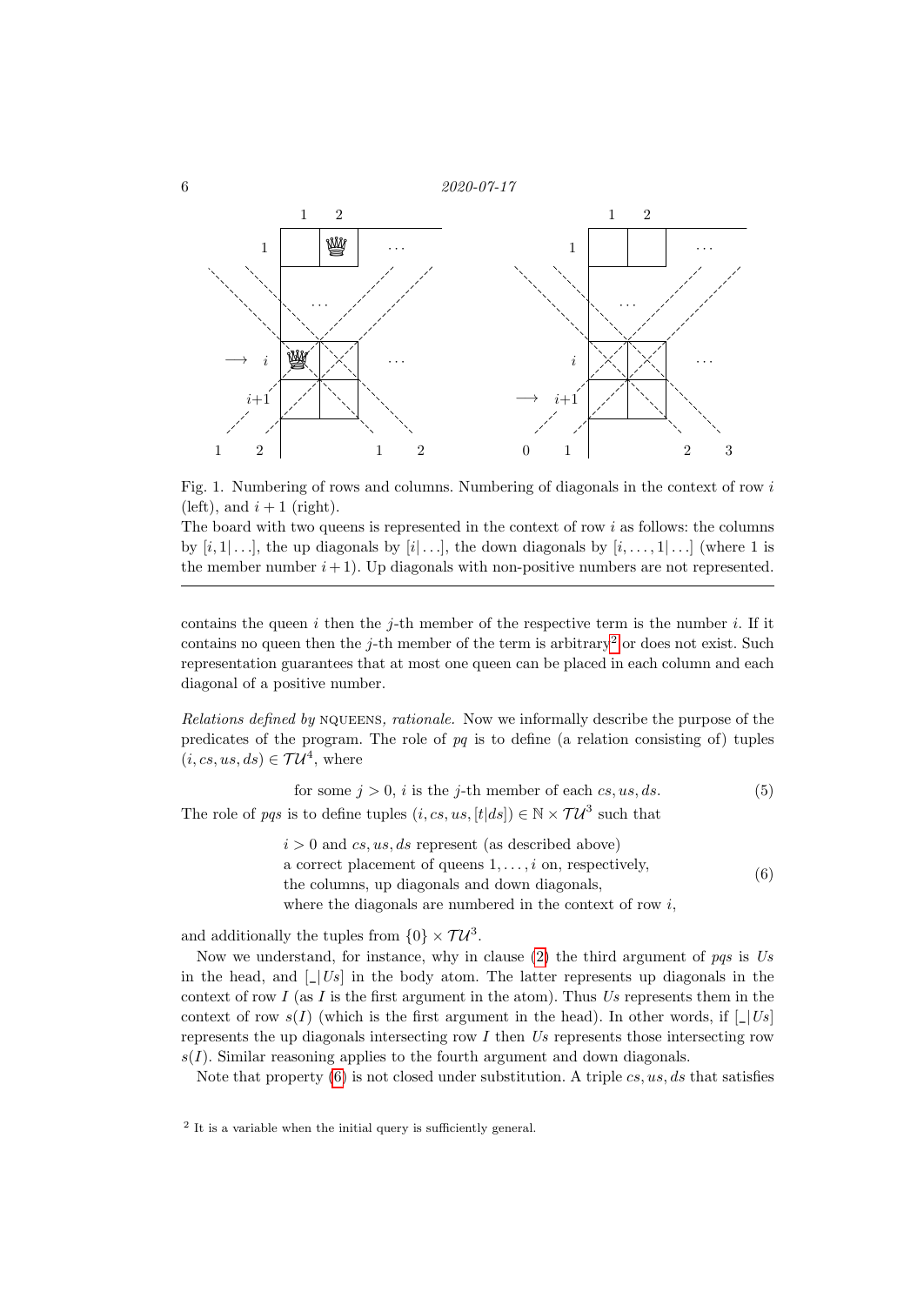$(6)$  may have instances that do not (e.g. a list with a single occurrence of i may have an instance with multiple occurrences of  $i$ ). So what we described differs from the relation actually defined by pqs, and our description needs to be corrected.

Informal specification. Note first that property [\(5\)](#page-5-3) is closed under substitution (due to employing the generalized notion of member). Thanks to this our specification for  $pq$  is obvious:

<span id="page-6-1"></span>
$$
S_{pq} = \{ pq(i, [c_1, \ldots, c_k, i|c], [u_1, \ldots, u_k, i|u], [d_1, \ldots, d_k, i|d]) \in \mathcal{HB} \mid k \ge 0 \}.
$$
 (7)

Note that this specification is exact; it is the set of atoms from  $M_{\text{NOUEENS}}$  with the predicate symbol pq (and it is the least Herbrand model of  $\{(3), (4)\}\)$  $\{(3), (4)\}\)$  $\{(3), (4)\}\)$  $\{(3), (4)\}\)$  $\{(3), (4)\}\)$ .

We need to construct a specification for  $pqs$  so that correctness of NQUEENS implies that the program solves the  $n$  queens problem. The difficulty is that the program has also answers which represent incorrect placement of queens. This cannot be avoided, as a non-ground triple of (open) lists  $cs, us, ds$  which represents a correct placement of queens may have instances which do not (e.g. because a single queen is placed in two columns). It may seem that we face a contradictory task: the role of our specification is to describe correct placements, but it has to include some incorrect ones.

To describe pqs, note first that we are only interested in atoms  $pqs(i, cs, us, ds) \in \mathcal{HB}$ , where  $i > 0$  and cs is a list. The idea is that we care only about those in which the members of list cs are distinct. This means that the specification may *include* atoms  $pqs(i, cs, us, ds)$  where cs is not a list, or is a list with a repeated member. Whenever  $cs$  is a list of distinct members, the remaining arguments are such that the whole atom describes a correct placement. This leads to the following informal specification for correctness for *pqs*:

<span id="page-6-0"></span>the set of those 
$$
pgs(i, cs, us, ds) \in \mathcal{HB}
$$
 where  
\n $i \in \mathbb{N}, 1, ..., i$  are members of term  $cs$  (cf. Section 2, Basics), and  
\nif  $i > 0$  and  $cs$  is a list of distinct members then condition (6) holds. (8)

It follows that if cs is a list of length i then it is a list of distinct members  $1, \ldots, i$ , and hence it is a solution of the  $i$  queens problem. Now our specification for NQUEENS is the union of the sets described by  $(8)$  and  $(7)$ . Note that it serves its purpose, as correctness w.r.t. it implies that the program solves the problem (each answer for the previously described query  $pqs(n, q_0, \ldots, \ldots)$  represents a solution). Note also that the specification is a proper superset of  $M_{\text{NQUEENS}}$ .

Such informal specification facilitates understanding of the program and makes possible informal but precise reasoning about the program. For an example, consider a ground instance of clause [\(2\)](#page-4-0)

 $pqs(s(i), cs, us, [t|ds]) \leftarrow pqs(i, cs, [t'|us], ds), pq(s(i), cs, us, ds).$ 

Assume that the body atoms are compatible with the specification (i.e. are in the sets [\(8\)](#page-6-0) and [\(7\)](#page-6-1), respectively; we will refer to these two facts as respectively  $(\alpha)$ ,  $(\beta)$ ). We show that also the head is compatible with the specification. By  $(\alpha)$ ,  $s(i) \in \mathbb{N}$  and  $1, \ldots, i$ are members of cs. By  $(\beta)$ ,  $s(i)$  is a member of cs. Assume that cs is a list of distinct members. So by  $(\alpha)$  and  $(6)$ ,  $cs$ ,  $[t'|us]$  and the tail of ds represent a correct placement of queens  $1, \ldots, i$  in the context of row i. Hence this placement in the context of row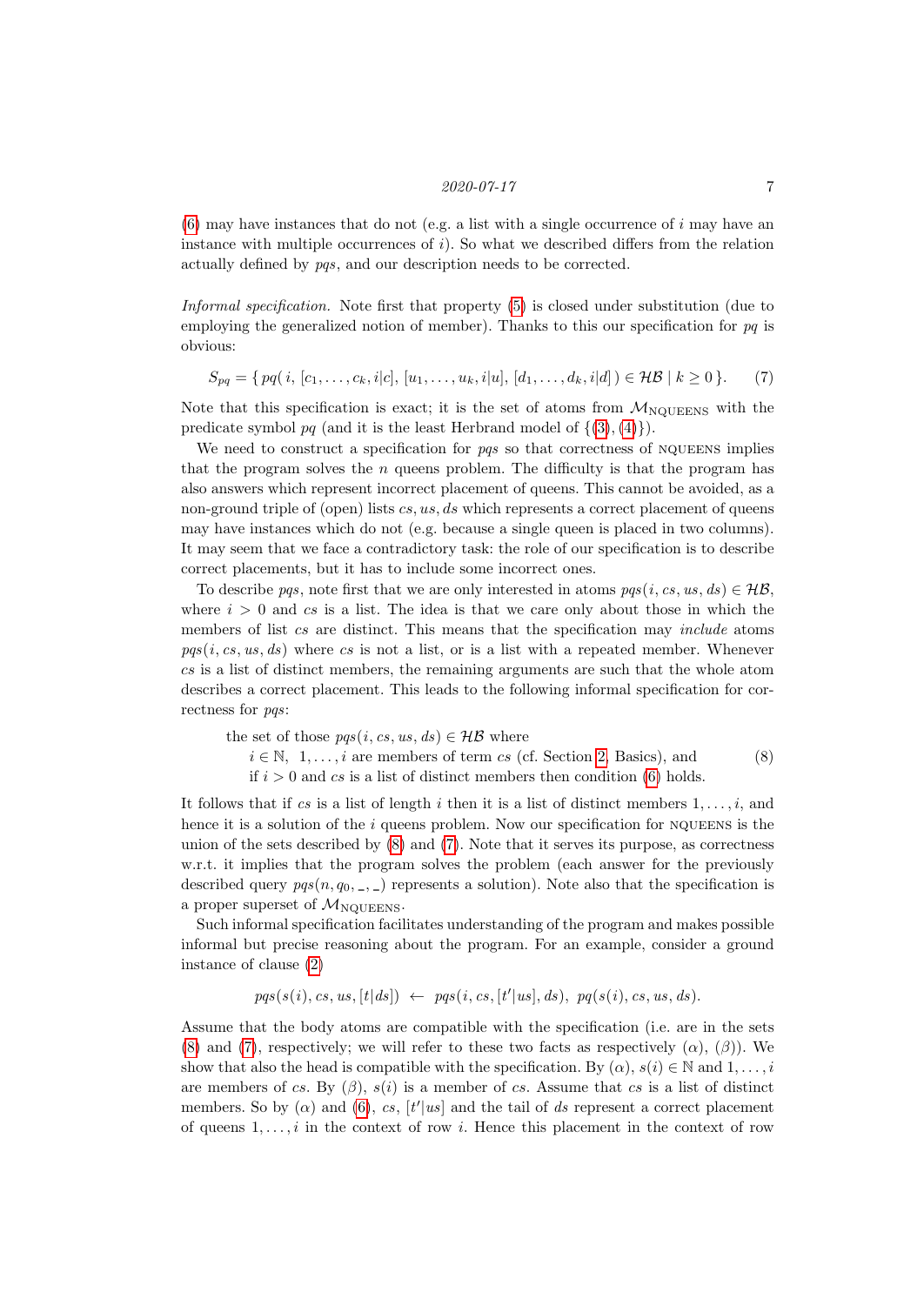$i+1$  is represented by cs, us, ds. By  $(\beta)$  we have that, in the same context, cs, us, ds represent placing the queen  $i+1$ . So its column (its up / down diagonal) is distinct from those occupied by queens  $1, \ldots, i$ . Thus cs, us, ds represent a correct placement of queens  $1, \ldots, i+1$ . Hence the head of the clause instance is in the set [\(8\)](#page-6-0).

The reasoning of the last paragraph explains the clause and convinces us about its correctness. Actually it is an informal outline of a central part of a correctness proof of the program, based on Theorem [1.](#page-2-0)

<span id="page-7-0"></span>Comments. Program NQUEENS employs non-ground terms. Given an initial query as described previously, the program uses open lists, and it seems crucial that the not yet assigned columns and diagonals are represented as unbound variables. Our informal description above begins with a relation which is not closed under substitution. So one may suppose that the standard declarative semantics, based on the notion of logical consequence (and characterized by the least Herbrand models) is not suitable here. Hence the notions of specification, correctness, and completeness of Section [2](#page-1-0) would have not been suitable. One may expect that the s-semantics [\(Falaschi et al. 1989\)](#page-13-7) should be employed, as it makes it possible to explicitly deal with variables in program answers.

Actually, this is unnecessary, as shown above and confirmed in the next sections. We specify the program and prove its correctness and completeness in terms of Herbrand interpretations. An initial version of this work was based on the s-semantics, this turned out to be less convenient and more complicated [\(Drabent 2020\)](#page-13-8).

The difficulty we face is to describe a certain property of non-ground atoms, by means of their ground instances, while an atom with the required property may have instances violating the property. The difficulty is overcome by simply neglecting such instances (and accepting them). This works, because a ground atom satisfying the property cannot be an instance of one not satisfying it, and each atom satisfying the property has a ground instance satisfying it. (The latter holds thanks to infinite  $\mathcal{H}U$ .) The neglecting is performed by describing in [\(8\)](#page-6-0) the arguments us,  $ds \in \mathcal{HU}$  of pqs only for the cases in which  $cs$  is a list of distinct members. Otherwise  $us, ds$  are arbitrary.

We applied a general way of constructing approximate specifications. Some ground atoms may be irrelevant for the program properties we are interested in. So they, or some of them, may be additionally included into the specification. The Herbrand base is split into a set  $S_{irr}$  of irrelevant (neglected) atoms, and  $S_{rel} = \mathcal{HB} \setminus S_{irr}$ , the set of relevant ones. And within  $S_{rel}$  we distinguish a subset  $S_{corr} \subseteq S_{rel}$  of the answers we accept. The specification for correctness is now  $S = S_{irr} \cup S_{corr}$ . Correctness w.r.t. S implies the required properties of the program. (Usually the intended initial queries have no instances in  $S_{irr}$ .

In our case  $S_{\text{corr}}$  is the set of atoms describing correct placements of queens. The irrelevant atoms are  $pqs(i, cs, us, ds) \in \mathcal{HB}$ , where  $i \in \mathbb{N}, 1, \ldots, i$  are members of cs, and moreover  $i = 0$  or cs is not a list of distinct members (us, ds are arbitrary).

As may be expected, such approach does not lead to a unique specification. The choice of  $S_{irr}$  is not unique. E.g. the first versions of this report used another specification for the same property of interest. In the next section, the specification outlined here is made formal and is augmented by a specification for completeness.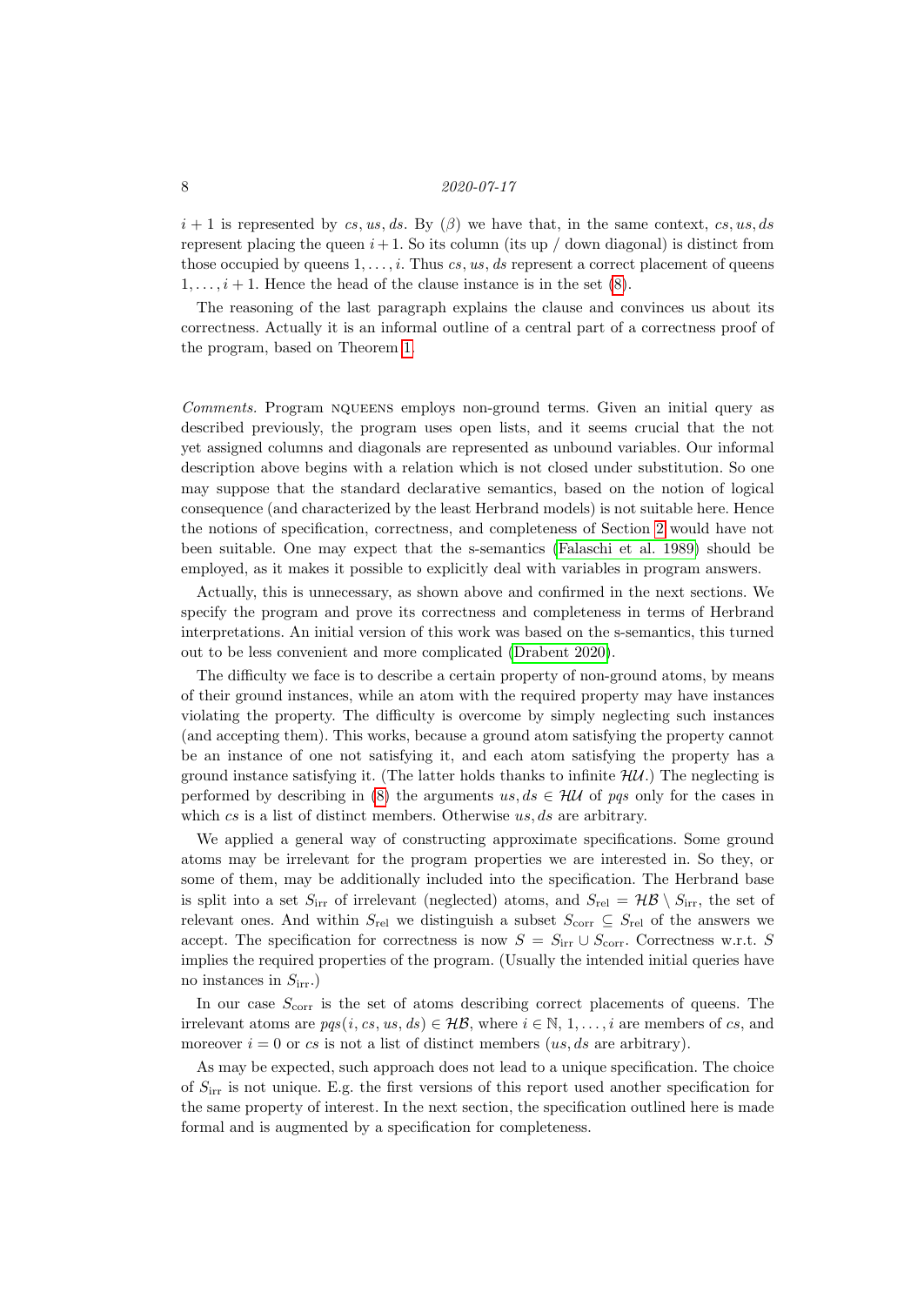### 4 Approximate specification

<span id="page-8-0"></span>This section presents a pair of specifications for correctness and for completeness of nqueens, formalizing the ideas from the previous section.

The specification for predicate  $pq$  is obvious. Both for correctness and for completeness it is  $S_{pq}$  from [\(7\)](#page-6-1) in the previous section.

In order to formulate the specification for pas, we introduce some additional notions. Let us first formalize the numbering of diagonals. Assume a queen  $j$  (i.e. the queen of row j) is placed in column k (i.e. j is the k-th member of a term cs representing columns). Then, in the context of row i (say  $i \geq j$ ), the queen j is on the up diagonal of number  $k + j - i$ . Similarly, the queen j is on the down diagonal of number  $k + i - j$ , in the context of row *i*. Consider, for instance, the queen  $i - 3$  placed in column 2. Then, in the context of row i, it is on the up (down) diagonal number  $-1$  (respectively 5).

# Definition 5

Let a queen (i.e. a number)  $i$  be the k-th member of a list cs.

The up diagonal number of j, w.r.t. i in cs is  $k + j - i$ .

The down diagonal number of j, w.r.t. i in cs is  $k + i - j$ .

We can skip "w.r.t.  $i$ " when stating that some queens have distinct up (down) diagonal numbers, as the numbers are distinct w.r.t. any i.

Now we are ready to introduce the core of our specification.

# <span id="page-8-3"></span>Definition 6

A triple of terms  $(cs, us, ds) \in \mathcal{T}U^3$  represents a correct placement up to row m in the context of row *i* (shortly: is **correct** up to m w.r.t. *i*) when  $0 \le m \le i$  and

cs is a list of distinct members, and each  $j \in \{1, \ldots, m\}$  is its member, the up (respectively down) diagonal numbers of  $1, \ldots, m$  in cs are distinct, (9) for each  $j \in \{1, \ldots, m\}$ ,

if the up (down) diagonal number of j w.r.t. i in cs is  $l > 0$ then the *l*-th member of us (respectively  $ds$ ) is j. (10)

Condition [\(10\)](#page-8-1) assures that the placement of queens  $1, \ldots, m$  on the diagonals (according to  $us, ds$ ) is compatible with their placement on the columns, as described by  $cs$ . Note that correctness of  $(cs, us, ds)$  implies the required property of cs: If  $(cs, us, ds)$  is correct up to m then, according to cs, the queens (of rows)  $1, \ldots, m$  are placed in distinct columns, up diagonals and down diagonals. (Note that the down diagonal numbers in [\(10\)](#page-8-1) are positive, as  $j \leq i$ .)

Now the specification for pqs is

$$
S_{pqs} = \left\{ pqs(0, cs, us, ds) \mid cs, us, ds \in \mathcal{HU} \right\} \cup \n\left\{ pqs(i, cs, us, [t|ds]) \in \mathcal{HB} \mid \begin{aligned} i > 0, 1, \dots, i \text{ are members of } cs, \\ \text{if } cs \text{ is a list of distinct members then} \\ (cs, us, ds) \text{ is correct up to } i \text{ w.r.t. } i. \end{aligned} \right\},
$$

And our specification of nqueens for correctness is

<span id="page-8-2"></span><span id="page-8-1"></span>
$$
S = S_{pq} \cup S_{pqs}.
$$

Note that correctness w.r.t. S implies the required property of the program. Take an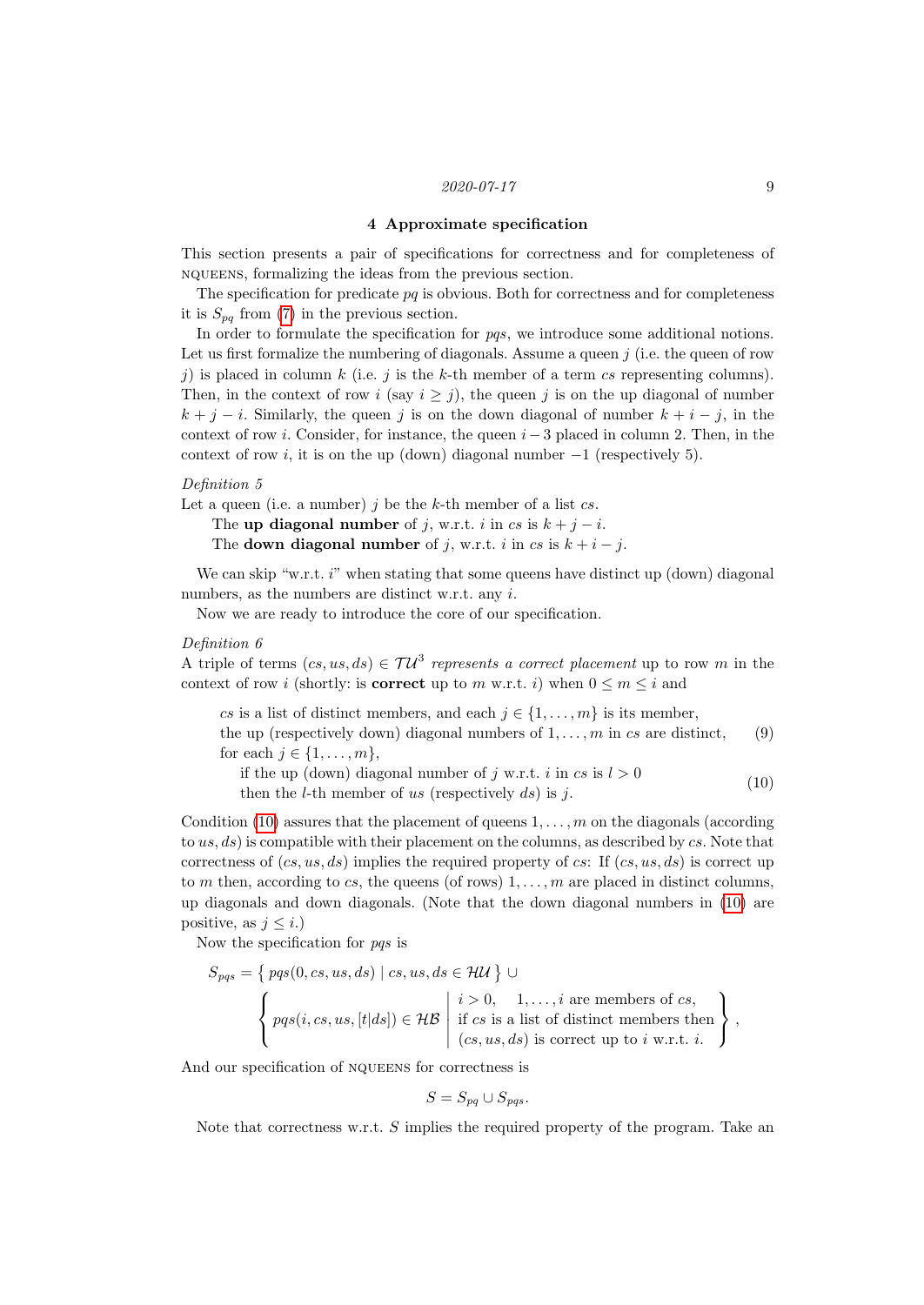atom  $A = pqs(n, cs', us', ds') \in \mathcal{TU}$ , such that  $n > 0$  and  $cs'$  is a list of length n. If  $S \models A$  then  $cs'$  is a solution of the n queens problem (as, for each ground instance  $pqs(n, cs, us, ds)$  of A, 1, ..., n are members of cs, thus cs is a list of distinct members  $1, \ldots, n$ , so  $(cs, us, ds)$  is correct up to n w.r.t. n. Hence the up (down) diagonal numbers of  $1, \ldots, n$  in cs are distinct, so cs represents a solution of the n queens problem.

While specifying completeness, we are interested in ability of the program to produce all solutions to the problem. This leads to the following specification for completeness:

$$
S_{pqs}^{0} = \left\{ \text{pqs}(i, cs, us, [t|ds]) \in \mathcal{HB} \mid i > 0, \atop (cs, us, ds) \text{ is correct up to } i \text{ w.r.t. } i. \right\}.
$$

We conclude this section with a property which will be used later on.

#### <span id="page-9-4"></span>Lemma 7

Assume  $0 \lt m \lt i$ . Consider two conditions

<span id="page-9-1"></span> $(cs, [t|us], ds)$  is correct up to m w.r.t. *i* (11)<br>  $s, us, [t'|ds]$  is correct up to m w.r.t. *i* + 1 (12)  $(cs, us, [t'|ds])$  is correct up to m w.r.t.  $i + 1$  (12)

For any  $t, t' \in \mathcal{HU}, (11)$  $t, t' \in \mathcal{HU}, (11)$  implies [\(12\)](#page-9-2). For any  $t' \in \mathcal{HU}, (12)$  implies  $\exists t \in \mathcal{HU}$  (11). Proof

Assume that cs is a list of distinct members and each  $j \in \{1, \ldots, m\}$  is a member of

cs. We will consider here the diagonal numbers in cs. Obviously, the up (down) diagonal numbers w.r.t. i (of  $1, \ldots, m$ ) are distinct iff the diagonal numbers w.r.t.  $i + 1$  are.

Let  $j \in \{1, \ldots, m\}$ . Then l is the down diagonal number of j w.r.t. i iff  $l_1 = l+1$  is the down diagonal number of j w.r.t.  $i+1$ . Note that  $l > 0$  (as  $j \leq i$ ). So for down diagonals, conditions [\(10\)](#page-8-1) for *i*, *j*, *l* and *ds*, and (10) for  $i + 1$ , *j*,  $l_1$  and  $\lbrack t' \rbrack ds$  are equivalent.

Number l is the up diagonal number of j w.r.t. i iff  $l_2 = l-1$  is the up diagonal number of j w.r.t.  $i+1$ . So  $l_2 \geq 0$ . For  $l_2 > 0$  we, similarly as above, obtain that for up diagonals conditions

<span id="page-9-3"></span><span id="page-9-2"></span>
$$
(10) for i, j, l and 
$$
[t|us]
$$
 (13)
$$

(10) for 
$$
i + 1
$$
,  $j$ ,  $l_2$  and us (14)

are equivalent. For  $l_2 = 0$ , [\(13\)](#page-9-3) vacuously implies [\(14\)](#page-9-3), and (14) implies that (13) holds for some t, namely  $t = j$ .

This completes the proof of both implications of the lemma.  $\Box$ 

# 5 Correctness proof

<span id="page-9-0"></span>Following Theorem [1,](#page-2-0) to prove correctness of program NQUEENS w.r.t. specification  $S$ , one has to show that  $S$  is a model of each clause of the program. In other words to show, for each ground instance of a clause of the program, that the head is in  $S$  provided the body atoms are in  $S$ . For the unit clauses of NQUEENS

$$
pq(I, [I|_-, [I|_-], [I|_-]).
$$
  

$$
pqs(0, \_, \_, \_).
$$

it is obvious that each ground instance of the clause is in S. Consider clause [\(4\)](#page-4-2). For any its ground instance

$$
pq(i,[t_1|cs],[t_2|us],[t_3|ds]) \leftarrow pq(i,cs,us,ds).
$$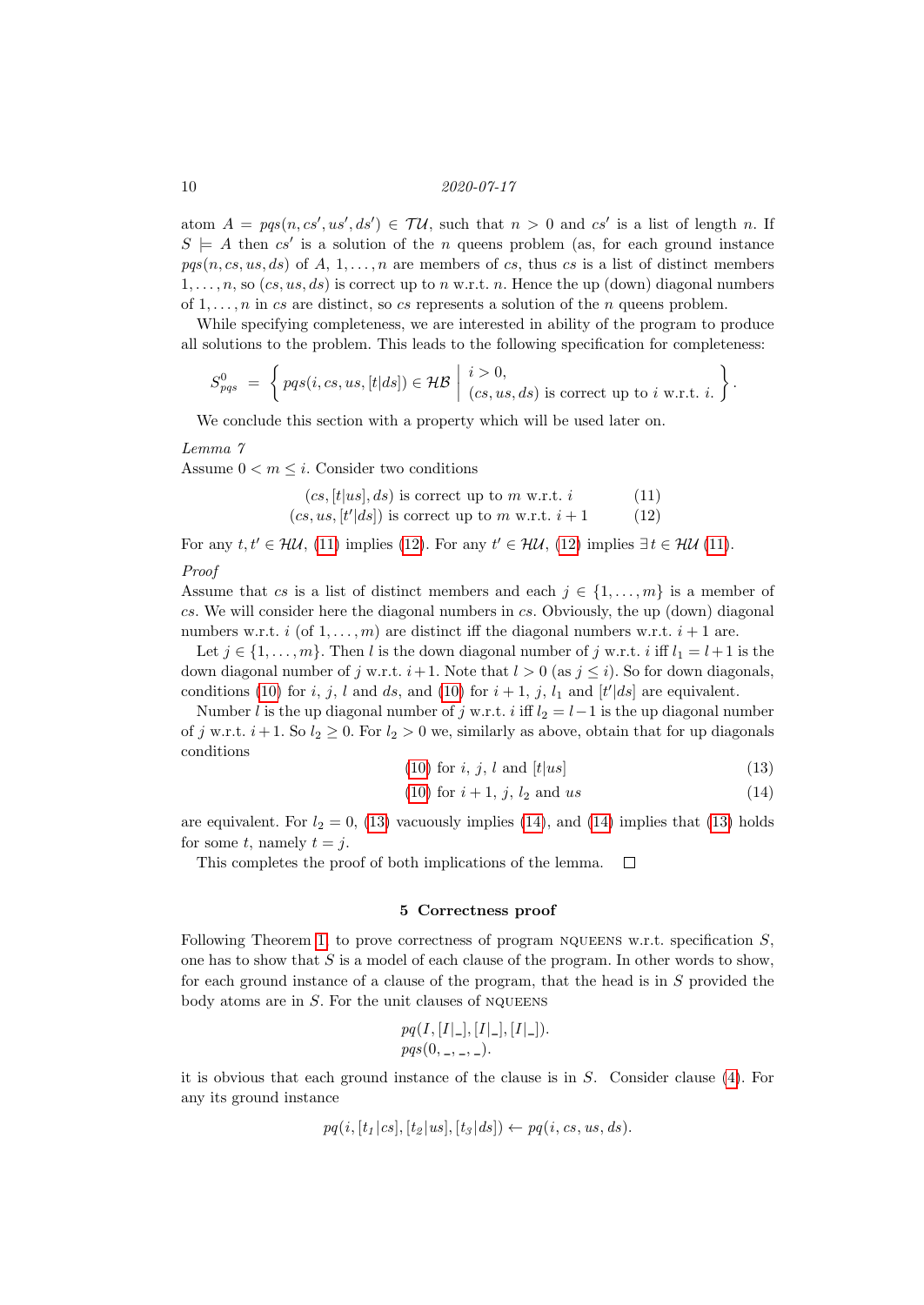it immediately follows from the definition of  $S_{pq}$  that if the body atom is in S (thus in  $S_{pq}$ ) then its head is in  $S_{pq} \subseteq S$ .

The nontrivial part of the proof is to show that  $S$  is a model of clause [\(2\)](#page-4-0). Consider its ground instance

$$
pqs(s(i), cs, us, [t|ds]) \leftarrow pqs(i, cs, [t1|us], ds), pq(s(i), cs, us, ds).
$$

Let H be its head, and  $B_1, B_2$  the body atoms. Assume  $B_1, B_2 \in S$ . Now (by  $B_2 \in S$ )  $s(i)$ is the *l*-th member of cs, us, ds (for some  $l > 0$ ). Note that l is the up (down) diagonal number of  $s(i)$  w.r.t.  $s(i)$  in cs. So condition [\(10\)](#page-8-1) holds for  $s(i)$  w.r.t.  $s(i)$ .

Consider first the case of  $i = 0$ . Then  $(cs, us, ds)$  is correct up to  $s(0)$  w.r.t.  $s(0)$ , provided that cs is a list of distinct members. Hence  $H \in S$ .

Consider  $i > 0$ . Note first that  $1, \ldots, s(i)$  are members of cs  $(s(i))$  as explained above, and  $1, \ldots, i$  by  $B_1 \in S$ ). Assume that cs is a list of distinct members. Then (by  $B_1 \in S$ )  $(cs,[t_1|us],ds')$  is correct up to i w.r.t. i, where  $ds'$  is the tail of ds. Hence by Lemma [7,](#page-9-4)  $\beta = (cs, us, ds)$  is correct up to i w.r.t.  $s(i)$ . As shown above, [\(10\)](#page-8-1) holds for  $s(i)$  w.r.t.  $s(i)$  (where l is both the up and the down diagonal number of  $s(i)$ ). Thus [\(10\)](#page-8-1) holds for  $1, \ldots, s(i)$  w.r.t.  $s(i)$ . Hence no up (or down) diagonal number of a  $j \in \{1, \ldots, i\}$  is l. As the latter diagonal numbers are distinct (due to  $\beta$  being correct up to i), [\(9\)](#page-8-2) holds for  $1, \ldots, s(i)$ .

Hence  $\beta$  is correct up to  $s(i)$  w.r.t.  $s(i)$ . Thus  $H \in S$ . This completes the proof.

#### 6 Completeness proof

<span id="page-10-0"></span>As explained in Section [4,](#page-8-0) we are interested in completeness of NQUEENS w.r.t. specification  $S_{pqs}^0$ . However the sufficient condition of Lemma [4](#page-3-3) does not hold for this specification. Instead let us use

$$
S^{0} = S_{pq} \cup S^{0}_{pqs} \cup \{ \text{pqs}(0, cs, us, ds) \mid cs, us, ds \in \mathcal{HU} \}
$$

as the specification for completeness.[3](#page-10-1)

We first show that each atom from specification  $S^0$  is covered by program NQUEENS. Each atom

$$
A = pq(i, [c_1, \ldots, c_k, i|c], [u_1, \ldots, u_k, i|u], [d_1, \ldots, d_k, i|d])
$$

from  $S_{pq}$  is covered by NQUEENS w.r.t.  $S^0$ ; for  $k = 0$  by clause [\(3\)](#page-4-1) as A is its instance; for  $k > 0$  by clause [\(4\)](#page-4-2) due to its instance  $A \leftarrow pq(i, [c_2, \ldots, c_k, i|c], [u_2, \ldots, u_k, i|u],$  $[d_2, \ldots, d_k, i|d]$  (as its body atom is in  $S^0$ ). Also, each atom  $pqs(0, cs, us, ds)$  is covered, as it is an instance of clause [\(1\)](#page-4-3).

The nontrivial part of the proof is to show that each  $A \in S_{pqs}^0$  is covered. Consider such atom, it is of the form

$$
A = pqs(s(i), cs, us, [t|ds]),
$$

<span id="page-10-1"></span><sup>3</sup> This is a common phenomenon in mathematics; an inductive proof of a property may be impossible, unless the property is strengthened. Actually, the same happened in the case of correctness. We are interested in correctness of NQUEENS w.r.t.  $S_{pqs} \cup \mathcal{HB}_{pq}$ . However  $S_{pqs} \cup \mathcal{HB}_{pq}$  is not a model of the program and Theorem [1](#page-2-0) is not applicable. Instead we used a stronger specification  $S = S_{pqs} \cup S_{pq}$ . Obviously, correctness (completeness) w.r.t. a specification implies correctness (completeness) w.r.t. any its superset (subset).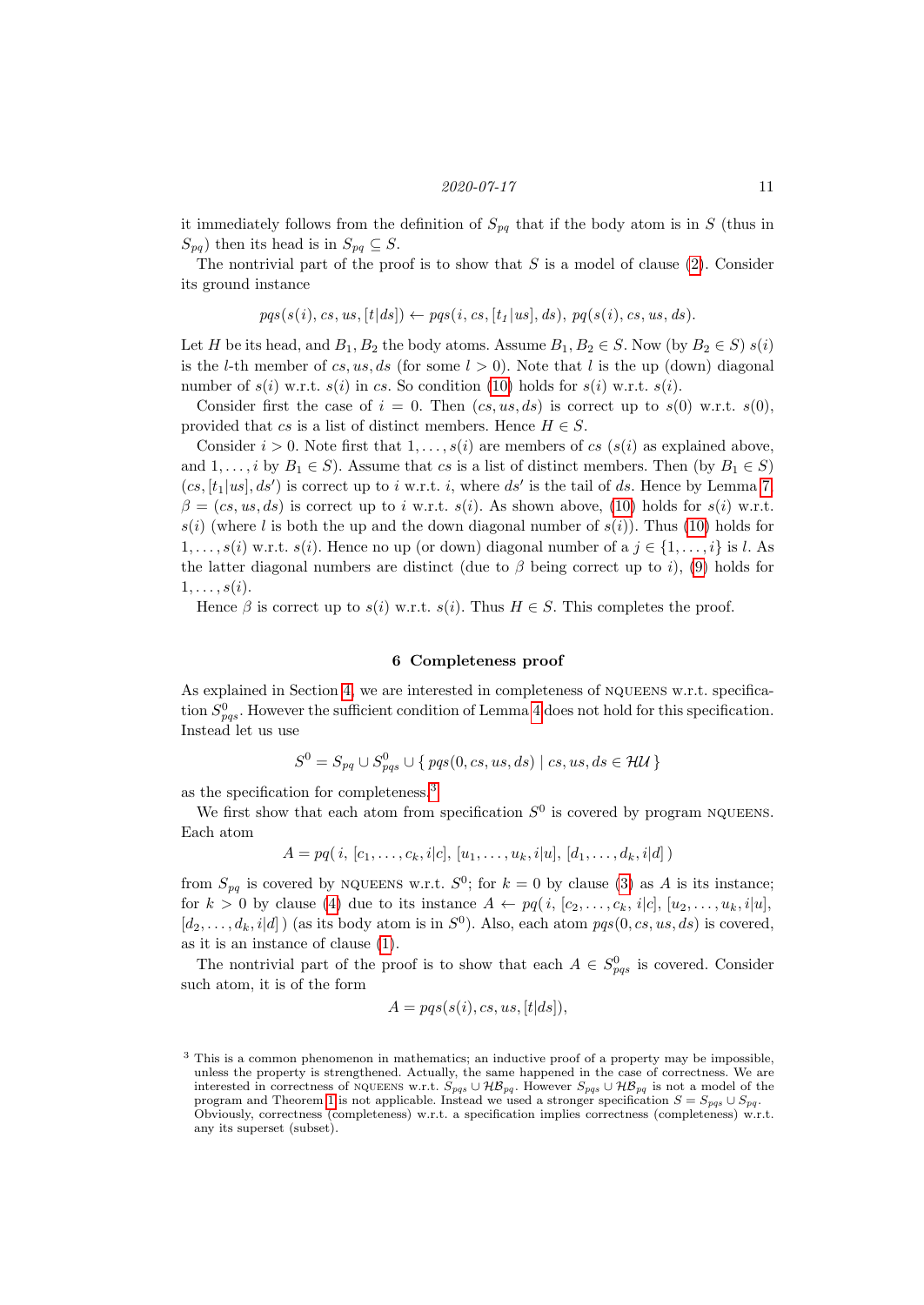where  $i \geq 0$  and  $(c, u, ds)$  is correct up to  $s(i)$  w.r.t.  $s(i)$ . So cs is a list of distinct members, and each  $j \in \{1, ..., s(i)\}\$ is a member of cs. Let  $s(i)$  be the *l*-th member of cs. Thus l is the up and down diagonal number of  $s(i)$  w.r.t.  $s(i)$  in cs, and (by Def. [6\)](#page-8-3)  $s(i)$  is the *l*-th member of us and of ds.

We show that A is covered by clause [\(2\)](#page-4-0) w.r.t.  $S^0$ , due to its instance

$$
A \leftarrow B_1, B_2
$$
, where  $B_1 = pqs(i, cs, [t'|us], ds)$ ,  $B_2 = pq(s(i), cs, us, ds)$ 

(and  $t' \in \mathcal{HU}$  will be determined later). We have  $B_2 \in S^0$  (as  $s(i)$  is the *l*-th member of cs, us and ds). If  $i = 0$  then  $B_1 \in S^0$ , thus A is covered by  $(2)$ .<sup>[4](#page-11-0)</sup>

Assume  $i > 0$ . As  $(c, u, ds)$  is correct up to  $s(i)$  w.r.t.  $s(i)$ , it is correct up to i w.r.t.  $s(i)$ , and by Lemma [7,](#page-9-4)  $(cs, [t'|us], ds')$  is correct up to i w.r.t. i, for some  $t' \in \mathcal{HM}$ , where ds' is the tail of ds. Hence for such t' we have  $B_1 \in S_{pqs}^0 \subseteq S^0$ , thus A is covered by [\(2\)](#page-4-0).

This completes the proof that each  $A \in S^0$  is covered by NQUEENS w.r.t.  $S^0$ . It remains to find a level mapping under which nqueens is recurrent. Consider the level mapping defined by

$$
|pqs(i, cs, us, ds)| = |i| + |cs|,
$$
  
\n $|pqs(i, cs, us, ds)| = |cs|,$   
\nwhere  
\n $|s(t)| = 1 + |t|,$   
\n $|s(t)| = 1 + |t|,$   
\n $|f(t_1, ..., t_n)| = 0$ 

for any ground terms i, cs, us, ds, h, t,  $t_1, \ldots, t_n$ , and any n-ary function symbol f distinct from s and from  $| \cdot | \cdot |$  ( $n \ge 0$ ). An easy inspection shows that under this level mapping NQUEENS is recurrent. Hence by Lemma [4,](#page-3-3) the program is complete w.r.t.  $S^0$ .

# 7 Conclusions

The paper provides an example of precise reasoning about the semantics of a logic program. It presents detailed proofs of correctness and completeness of the  $n$  queens program of Frühwirth (1991). The program is short, but may be seen as tricky or non-obvious. The approach is declarative; the specifications and proofs abstract from any operational semantics, the program is treated solely as a set of logical formulae. Note that in many cases, approaches based on the operational semantics are proposed for reasoning about declarative properties of logic programs [\(Apt 1997;](#page-12-0) [Bossi and Cocco 1989;](#page-12-3) [Pedreschi and](#page-13-9) [Ruggieri 1999\)](#page-13-9). This seems to introduce unnecessary complications (cf. [\(Drabent and](#page-13-3) Miłkowska 2005, Section  $3.2$ ).

The original description (Frühwirth 1991) of the NQUEENS program is rather operational, as it mainly describes how the program works, and does not explain the relations it defines (cf. Section [3\)](#page-3-0). So we begin with informally describing the program declaratively, from a logical point of view.

The program uses non-ground data, like open lists with some elements being variables. Moreover some of its answers (which represent solutions to the problem) have instances that do not. So one may expect that approaches based on the standard semantics and Herbrand interpretations are inapplicable here. Actually, this is not the case. We discuss difficulties with constructing a specification, show how to overcome them, and provide a

<span id="page-11-0"></span><sup>&</sup>lt;sup>4</sup> Note that in this case A is covered w.r.t. S<sup>0</sup> but not w.r.t.  $S_{pq}^0 \cup S_{pqs}^0$ . This is why we use  $S^0 \supset S_{pq}^0 \cup S_{pqs}^0$ as a specification.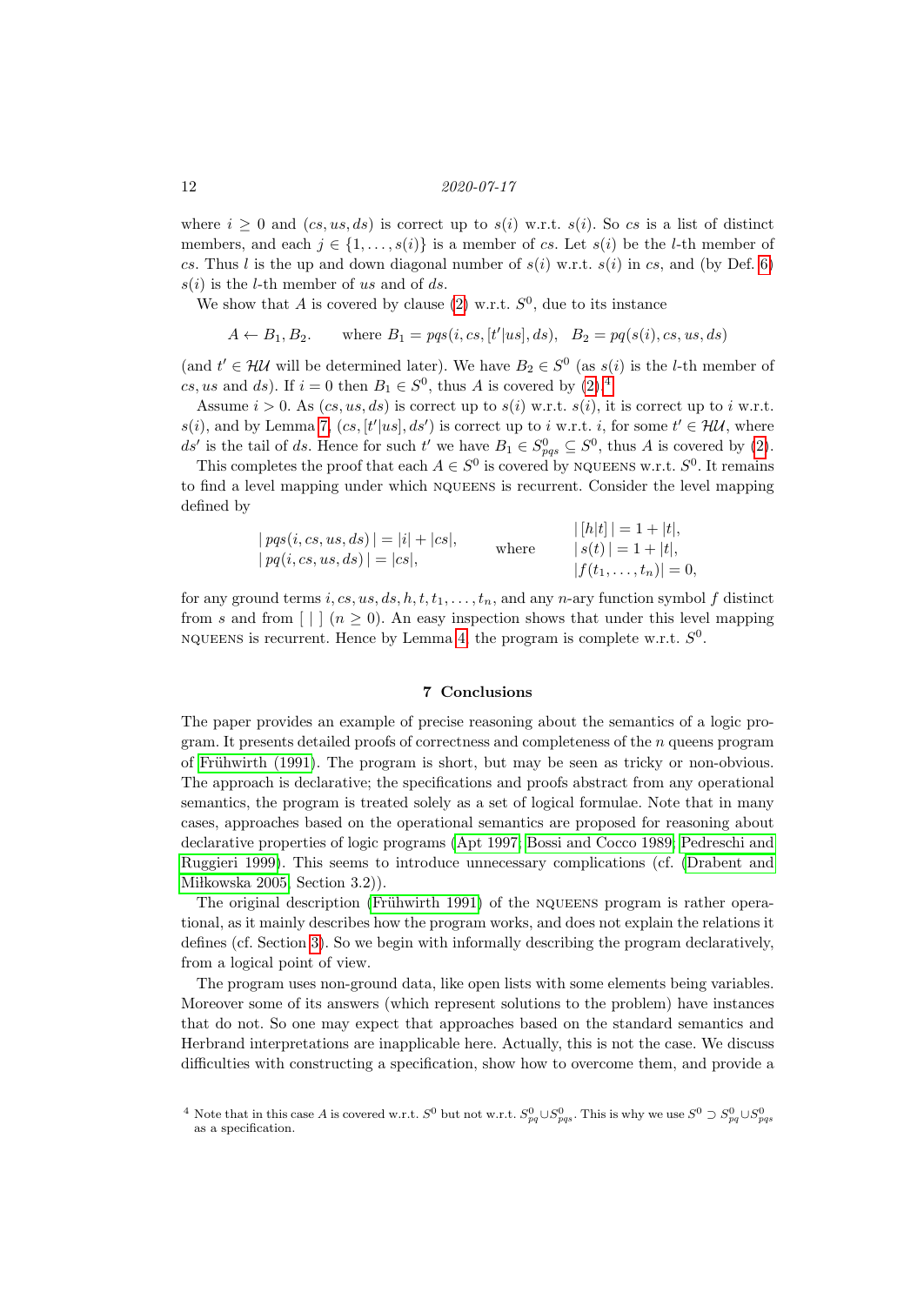formal specification based on Herbrand interpretations. Then we prove that the program is correct and complete with respect to the specification.

It may seem that s-semantics [\(Falaschi et al. 1989\)](#page-13-7) is suitable here, as it explicitly deals with non-ground answers. However the approach employed in this paper seems preferable, as analogical specification and proofs employing the s-semantics [\(Drabent](#page-13-8) [2020\)](#page-13-8) turn out to be more complicated.

Our specification is approximate; this means separate specifications for correctness and for completeness (see Section [2](#page-1-0) for explanations and references). Constructing an exact specification of the program would be too troublesome, and would result in more complicated correctness and completeness proofs. This is quite common in logic programming one often does not need to know the exact semantics of one's program. Some features of the program are of no interest, for instance they may be irrelevant to its intended usage. So we do not need to describe them. What we require from a specification is that it describes those program properties in which we are interested.

This paper provides an example of precise declarative reasoning about the semantics of a particular logic program. The case seems apparently difficult to deal with; we show how to overcome the difficulties. In the author's opinion the example confirms applicability of the employed approach and provides hints for its use in other cases.

The detailed proofs presented here may be seen as too impractical due to numerous details. Note however that this is usually the case when proving program properties. Experience with reasoning about programs, also in imperative programming, provides evidence that program correctness really does depend on many details (see for instance the proof for Quicksort in [\(Apt et al. 2009\)](#page-12-4), and the example proofs in the papers mentioned above). It should be possible to tame the complexity of proofs by employing some proof assistant. This issue is however outside of the scope of this paper. On the other hand, in the author's opinion proofs like those presented here can be performed by programmers at an informal level during actual programming, at various degrees of precision. Fragments of such informal reasoning (at two levels of precision) are shown in Section [3.](#page-3-0) We expect that formal proof methods, like those discussed here, can teach programmers a systematic way of reasoning about their programs in practice.

Acknowledgement Comments of anonymous referees and of Michael Maher were instrumental in improving the presentation.

#### References

- <span id="page-12-0"></span>APT, K. R. 1997. From Logic Programming to Prolog. International Series in Computer Science. Prentice-Hall.
- <span id="page-12-4"></span>APT, K. R., DE BOER, F. S., AND OLDEROG, E.-R. 2009. Modular verification of recursive programs. In Languages: From Formal to Natural, Essays Dedicated to Nissim Francez. Lecture Notes in Computer Science, vol. 5533. Springer, 1–21.
- <span id="page-12-2"></span>BEZEM, M. 1993. Strong termination of logic programs. J. Log. Program. 15, 1&2, 79–97.
- <span id="page-12-3"></span>BOSSI, A. AND COCCO, N. 1989. Verifying correctness of logic programs. In TAPSOFT, Vol.2, J. Díaz and F. Orejas, Eds. Lecture Notes in Computer Science, vol. 352. Springer, 96–110.

<span id="page-12-1"></span>Clark, K. L. 1979. Predicate logic as computational formalism. Tech. Rep. 79/59, Imperial College, London. December.